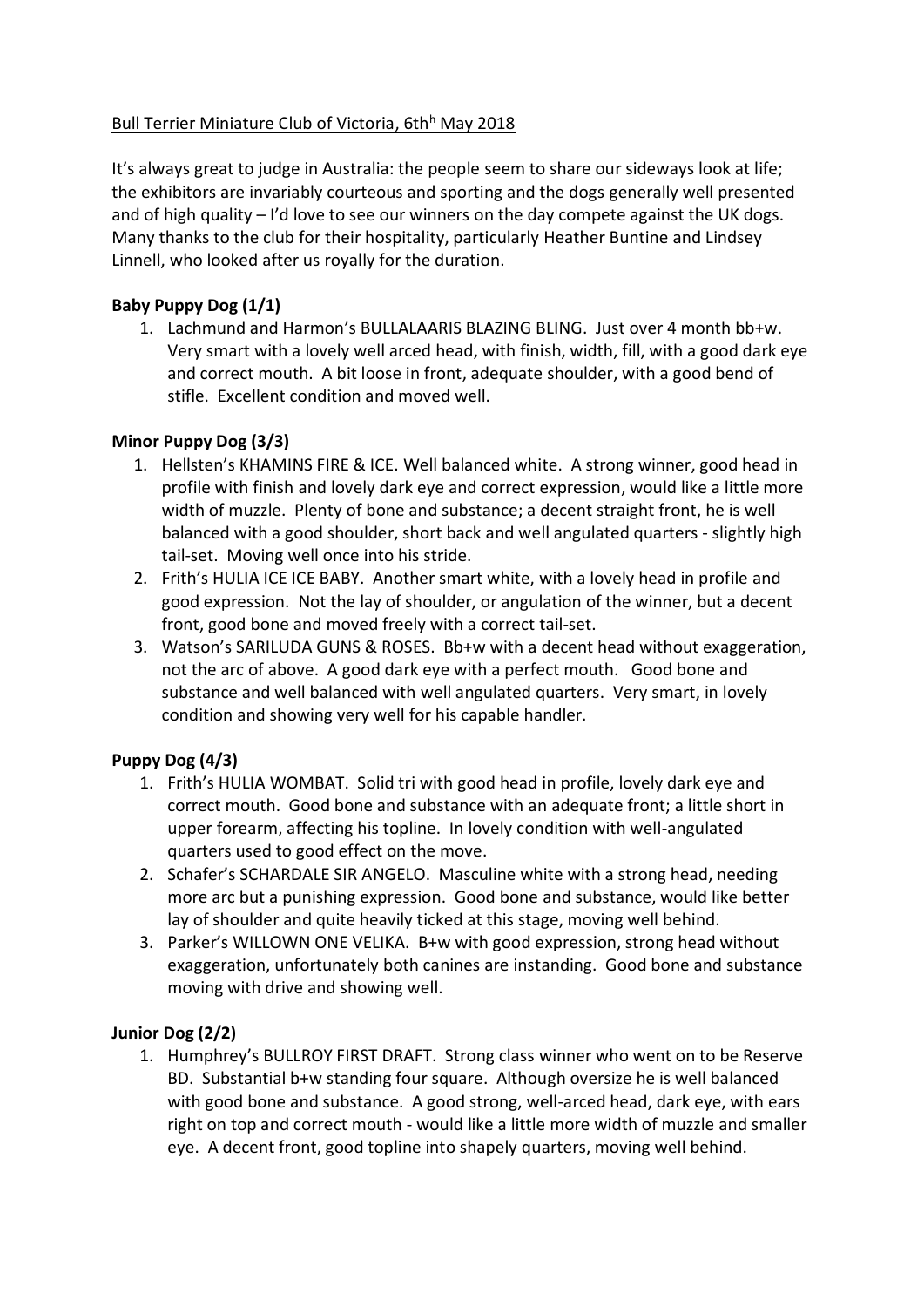2. Wagner's SUTHNSTAR BAD BOY BOOGIE. Substantial white with excellent bone and substance. Although would like more head, has good ear carriage, a lovely dark eye and punishing expression. Unfortunately refused to make the best of himself.

#### **Intermediate Dog (3/3)**

- 1. Frith's HULIA GEORDIE BOY. Well balanced and substantial r+w. Typy with a lovely clean head with width and fill. Although canines are fine, his incisors are reversed. The smaller of the three in the class, he has a correct shoulder and decent front feet could be tighter. Good topline into shapely quarters, moving well. His balance, condition and size helping tip the scales in his favour.
- 2. Hellsten's KAHMINS FIRE BALL. Handsome white with decent head and adequate profile, just needing a bit more finish. A lovely expression with a correct mouth. Would like better shoulder and on the larger side; a decent topline with correct tail carriage in to shapely, well-angulated quarters, moving very well behind.
- 3. Lachmund/Harmon's BULLALARIS SPANKY. Very smart and well-marked, if fairly large b+w. Good strong head without exaggeration, good dark eye and correct expression – unfortunately has a broken canine, which looked to be instanding. Would like shorter back and not the angulation of above, but handsome and well presented.

# **Australian Bred Dog (3/2)**

- 1. Elphick's STARDOM GOLD RUSH. Very masculine and typy b+w. A trade-off on virtues -v- faults: lovely head, having arc, width, fill and turn. A level bite with correct canines. Although over the measure he is well-balanced with good clean lines. Good in front, just toes out slightly, with plenty of bone and substance. Good topline in to his shapely quarters – although moving with drive behind, would like a little more angulation d. A strong winner of the class, going on to be Best Dog.
- 2. Hellsten's STONESOUR DENIM MOON. Beautifully headed bb+w, well-filled with great width of muzzle and turn, correctly set ear placement and lovely expression. His mouth is unfortunately a reverse bite and slightly wry, with a broken canine. Needs more angulation, lacking drive on the move. Smitten with him as he came in the ring with his lovely headpiece, but just loses out in a few key areas to the winner.

# **Open Dog (2/1)**

**1.** HULIA I'M A TIGER. Beautiful but oversize b+w. Well-arced head with turn, would like more width; canines are correct, incisors reverse scissor. Really made the best of himself, with good bone and substance and decent front, shoulder and topline would like shorter back and tail a bit high-set, but moved well behind

#### **Baby Puppy Bitch (1/1)**

1. Lachmund/Harmon's BULLALARIS BINDI BOO. Delicious 4 month old solid brindle. Lovely head, perfect mouth and tiniest of eyes. Well-balanced with good bone and substance, moving well off her shapely quarters.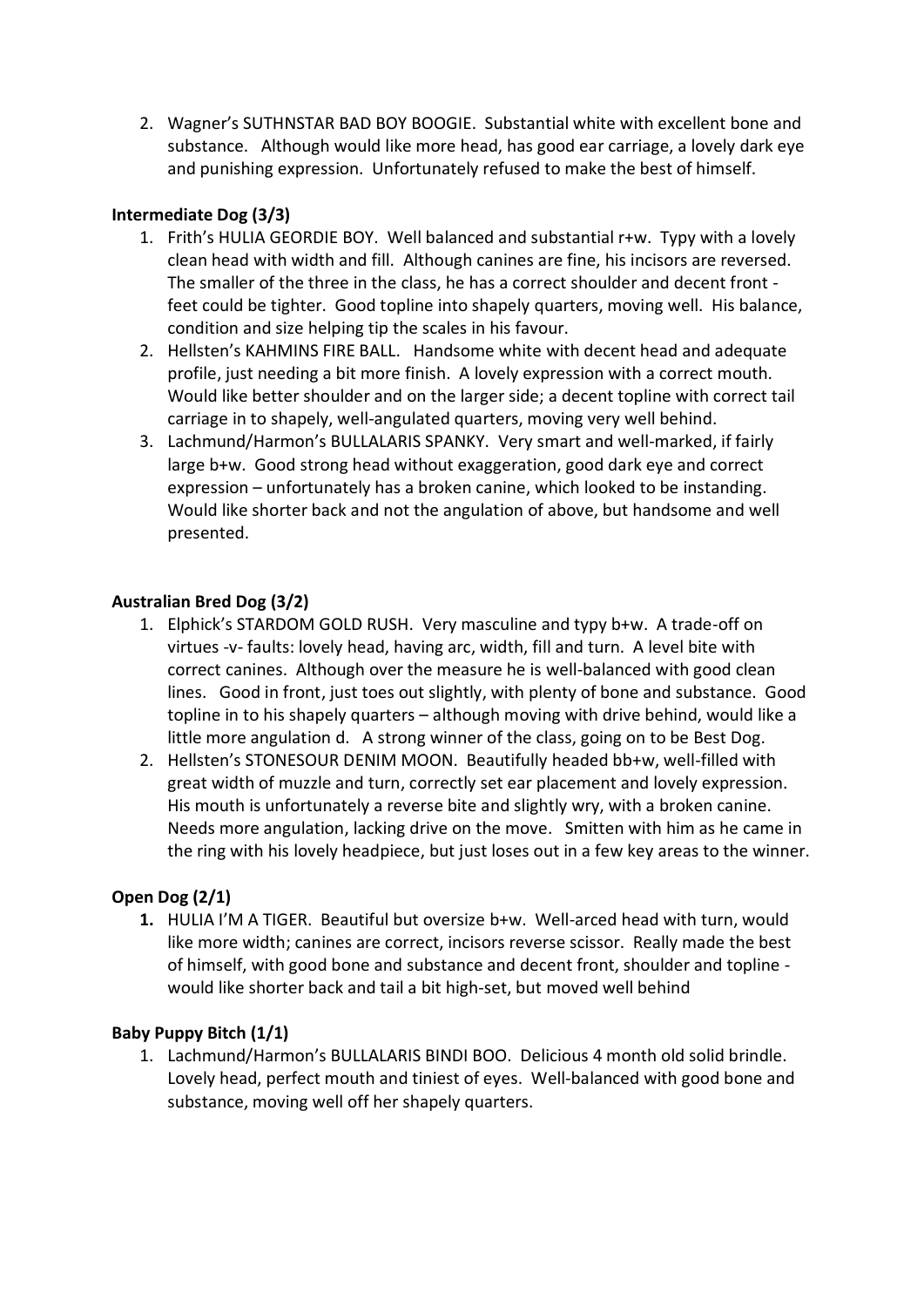# **Minor Puppy Bitch (2/2)**

- 1. Hughes' SARILUDA GYPSY DAY DREAMER. Very smart and typy b+w. Lovely head in profile, with good width of muzzle with fill and good expression, unfortunately both canines are instanding. Showing well throughout but just needs to tighten-up, whereby shoulder a little upright and would like shorter back. Well angulated quarters, moving with drive behind.
- 2. Wagner's SUTHNSTAR WHAT A CRACKER. Substantial all-white with excellent bone and substance. Losing out in head to above, she has a punishing expression and one instanding canine. A lovely shoulder and topline into shapely quarters, moving adequately.

#### **Puppy Bitch (1/1)**

1. Willox's WILLOWN LITTLE AVERIELLE. Attractive clown-faced r+w. Very pleasing to go over, she is extremely typy: a good strong head with arc, width, turn and fill – canines a little tight at this stage, but will hopefully be OK over the next few months. Good straight front, shoulder and topline in excellent condition with plenty of bone and substance. Shapely quarters moving well behind. Best Puppy.

# **Junior Bitch (3/3)**

#### **A lovely trio of bitches to go over:**

- 1. Humphrey's BULLROY EIGHTY EIGHT CARAT. Attractive and typy r+w. With good head, expression, correct mouth and fill; would like a smaller eye and a little more width. Very pleasing to go over and showing well, although this youngster struggled to get into her stride on the move, she appeared to go well from the bit I could assess. Lovely straight front and decent topline into shapely quarters.
- 2. Radford's SARILUDA FLASH DANCER. Typical, if slightly angular white, who pushed hard for top spot. Good, strong, sweeping profile, with bags of fill, width and punishing expression. Lovely reach of neck with adequate shoulder and topline, pushing hard for top spot. Although her topline is good, would like better lay of shoulder.
- 3. Harvey's ARKSPIRIT ENCHANTED DEVIL. Very typy and feminine b+w. Good strong head, perhaps a little small for her body, with one 1 tight canine. Good reach of neck into well-set shoulder, adequate front and feet could be tighter. Good topline into shapely quarters, moving with drive.

#### **Intermediate Bitch (5/4)**

- 1. Hellsten's FIRE TWIRLER. Very quality all-white with plenty of virtues and difficult to fault. Good head, ear carriage, excellent expression and perfect mouth, standing four-square. Beautifully put together she has excellent construction and the best mover of the day. Super topline, neck and shoulder in to a decent front - elbows could be a tad tighter. Excellent, shapely quarters: both in bend of stifle and hock angulation, just a slightly high-set tail, but moved like a train both ways. Best Bitch and BOB.
- 2. Schafer's CH SCHARDALE SILVER MUSTANG. Took her place on type, lovely arc, ear carriage, beautiful expression and correct mouth – would like more width and fill.